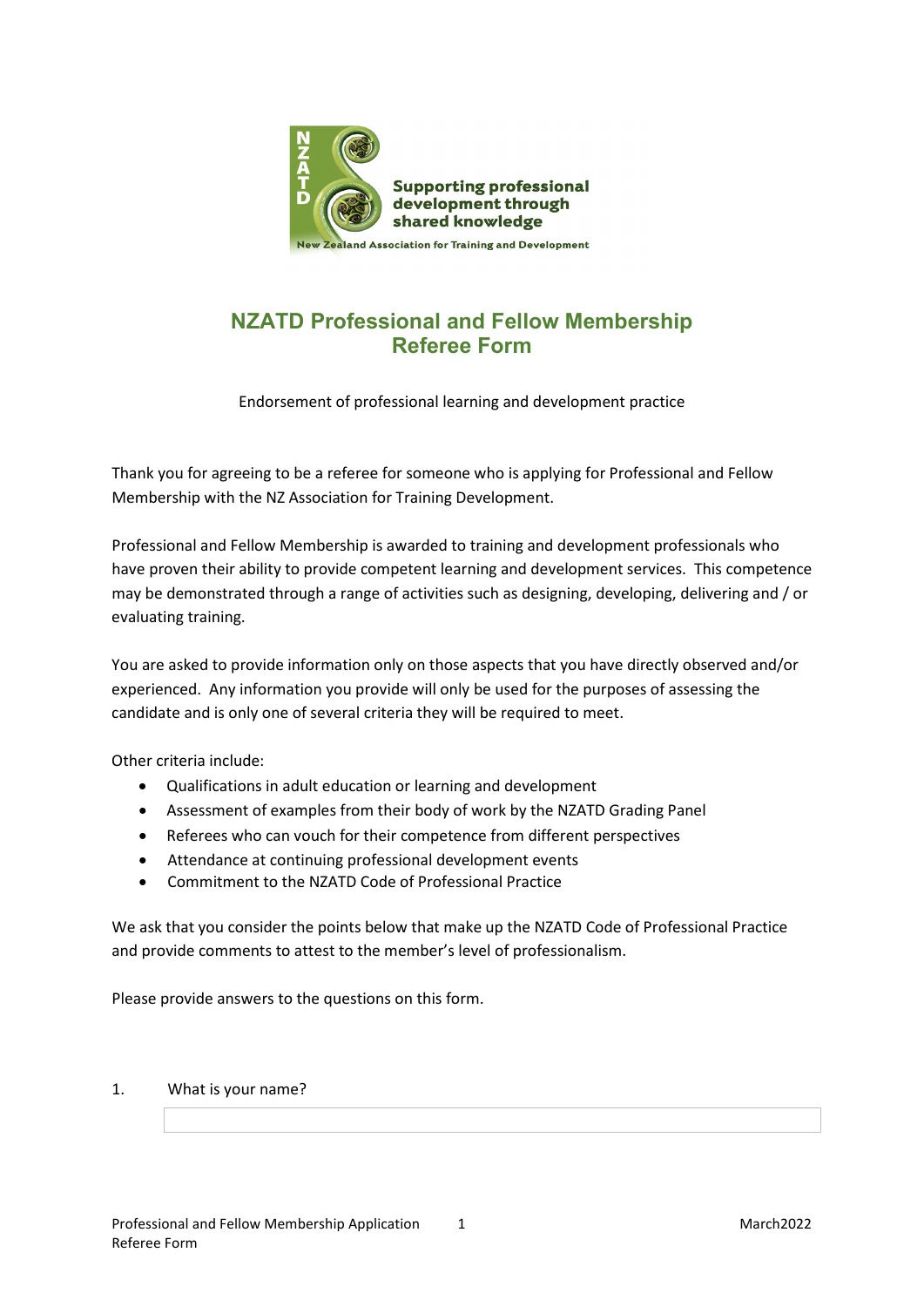2. What is your job title?

## 3. What is your email address?

## 4. What is your contact phone number?

5. Please confirm the name of the person for whom you are completing this reference.

6. How long have you known the candidate? (Select from the list)

- $\Box$  One two years
- $\Box$  Three to five years
- $\Box$  More than five years
- 7. In what capacity can you comment on their competence? (You may select more than one area if relevant.)
	- L&D peer
	- $\Box$  Direct manager
	- $\Box$  Indirect manager more senior
	- $\Box$  Line manager using L&D services
	- $\Box$  Client
	- $\square$  Student
	- $\Box$  Other (please specify)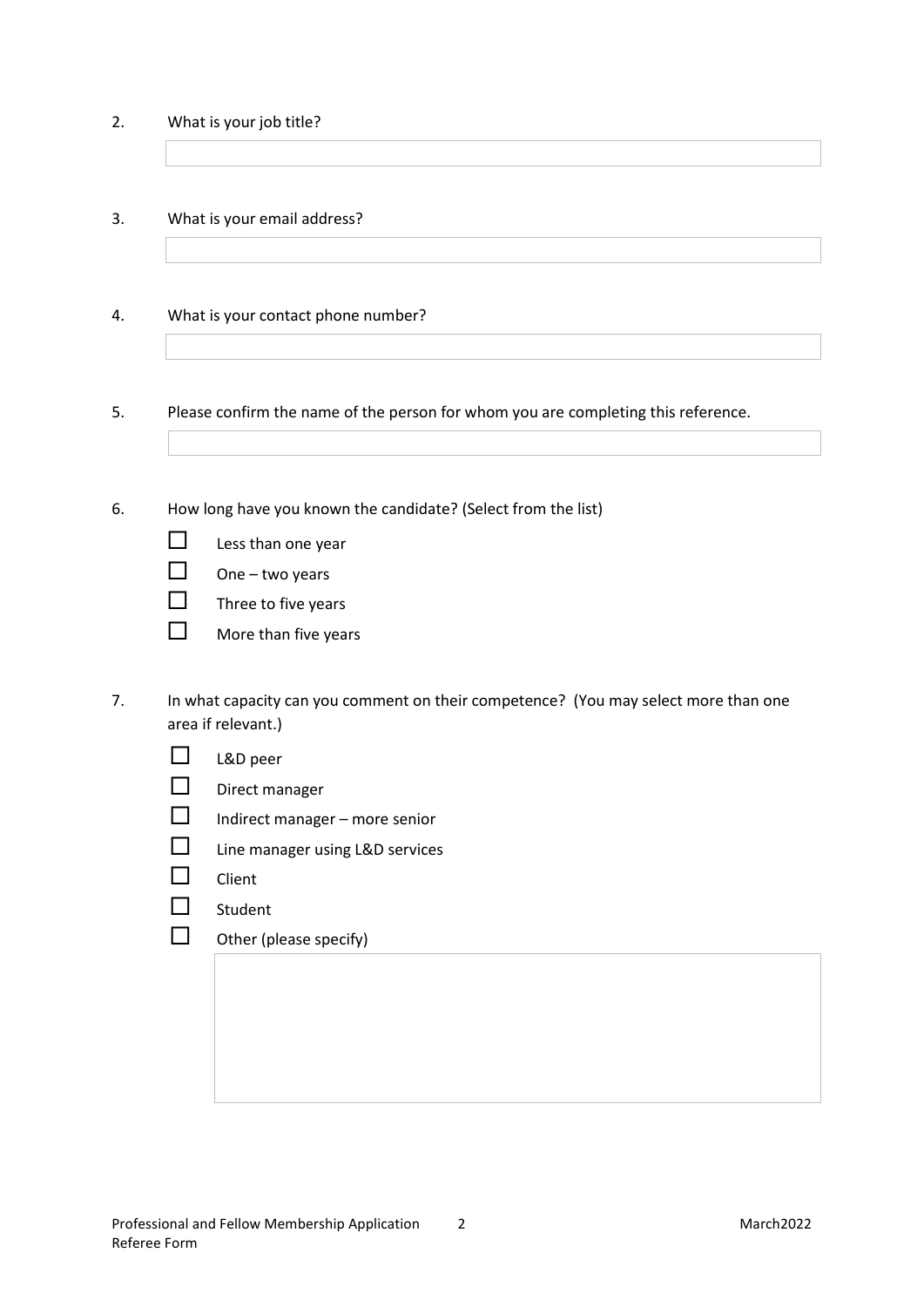8. Please outline the type of L&D services you have witnessed the candidate providing. (You may select more than one, if required.)

Note: It does not matter which media is used (i.e., it could be face to face, e-learning, social learning, action learning, on-the-job, etc.).

| Conducting needs analysis                                                     |
|-------------------------------------------------------------------------------|
| Assessing individual learning prior to L&D intervention                       |
| Designing L&D programmes                                                      |
| Developing learning programmes                                                |
| Delivering learning programmes                                                |
| Evaluating learning for student reactions and level of learning               |
| Evaluating learning programmes for on-the-job application and business impact |
| Designing learning frameworks and / developing curricula,                     |
| Coaching                                                                      |
| Mentoring                                                                     |
| Other (pleases specify)                                                       |
|                                                                               |
|                                                                               |
|                                                                               |

- 9. To what extent was the candidate responsible for the L&D Services you witnessed?
	- $\Box$  Solely responsible for everything
	- $\Box$  Responsible for the delivery of everything alongside a team.

Please explain the extent of the candidate's involvement.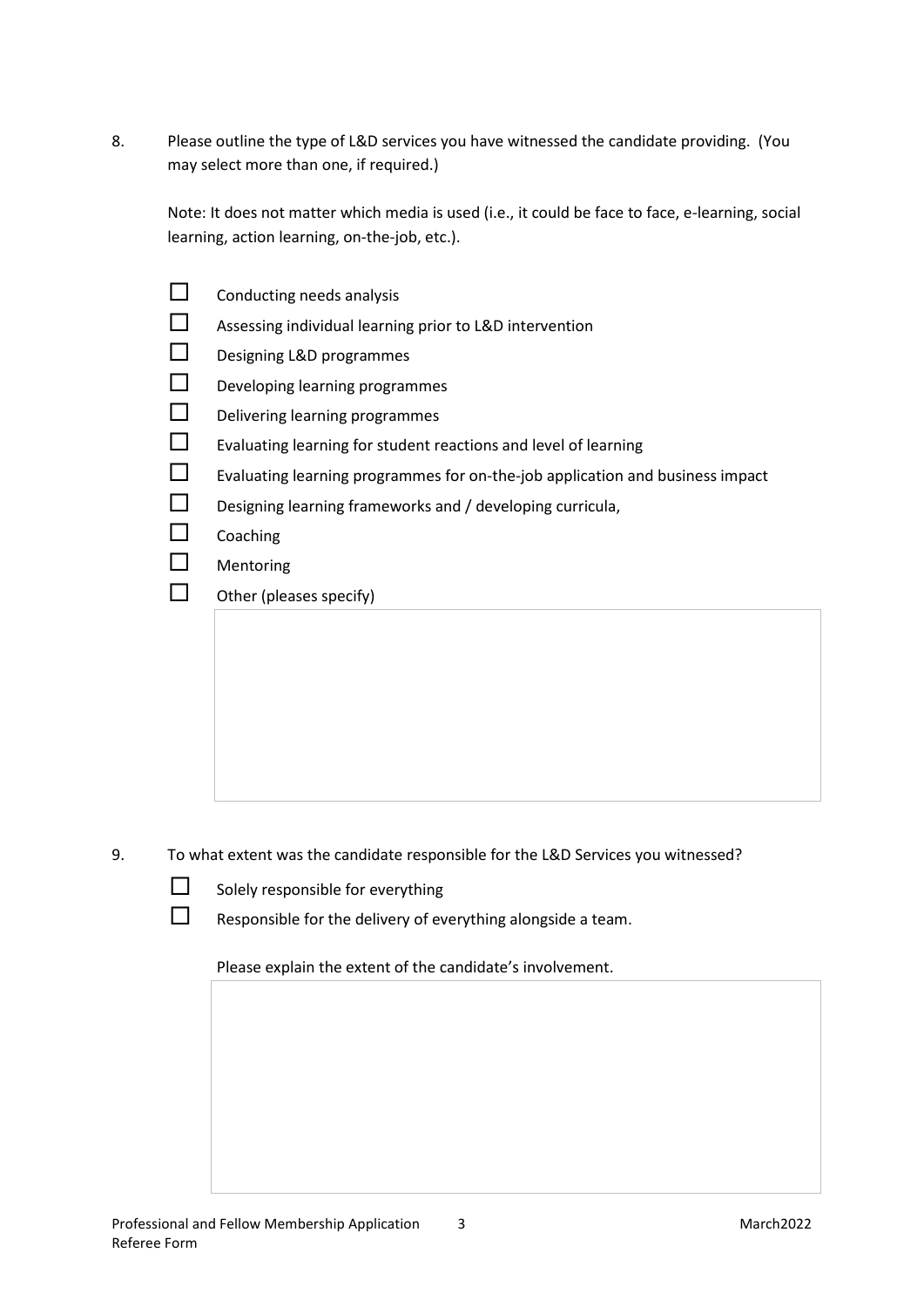10. Briefly summarise the quality of the candidate's L&D work from your perspective with examples where possible (maximum 200 words).

11. Do you believe the candidate upholds the NZATD Code of Professional practice? (Refer below.)

| L | Yes                        |
|---|----------------------------|
| ப | No (please describe below) |
|   |                            |
|   |                            |
|   |                            |
|   |                            |
|   |                            |

## *NZATD Code of Professional Practice*

*If you employ or engage a member of the association they have agreed to:*

- *Accept responsibility for their work and effective use of resources entrusted to them following the guidelines mutually drawn up and agreed to by client and member.*
- *At all times the applicant accepted an appropriate level of responsibility for their work*
- *At all times the applicant accepted responsibility for the effective use of resources entrusted to them, following the guidelines mutually agreed between us.*
- *The applicant accepted assignments within their own competence or brought in appropriate expertise from suitably qualified individuals.*
- *The applicant always worked to the highest legal and ethical standards.*